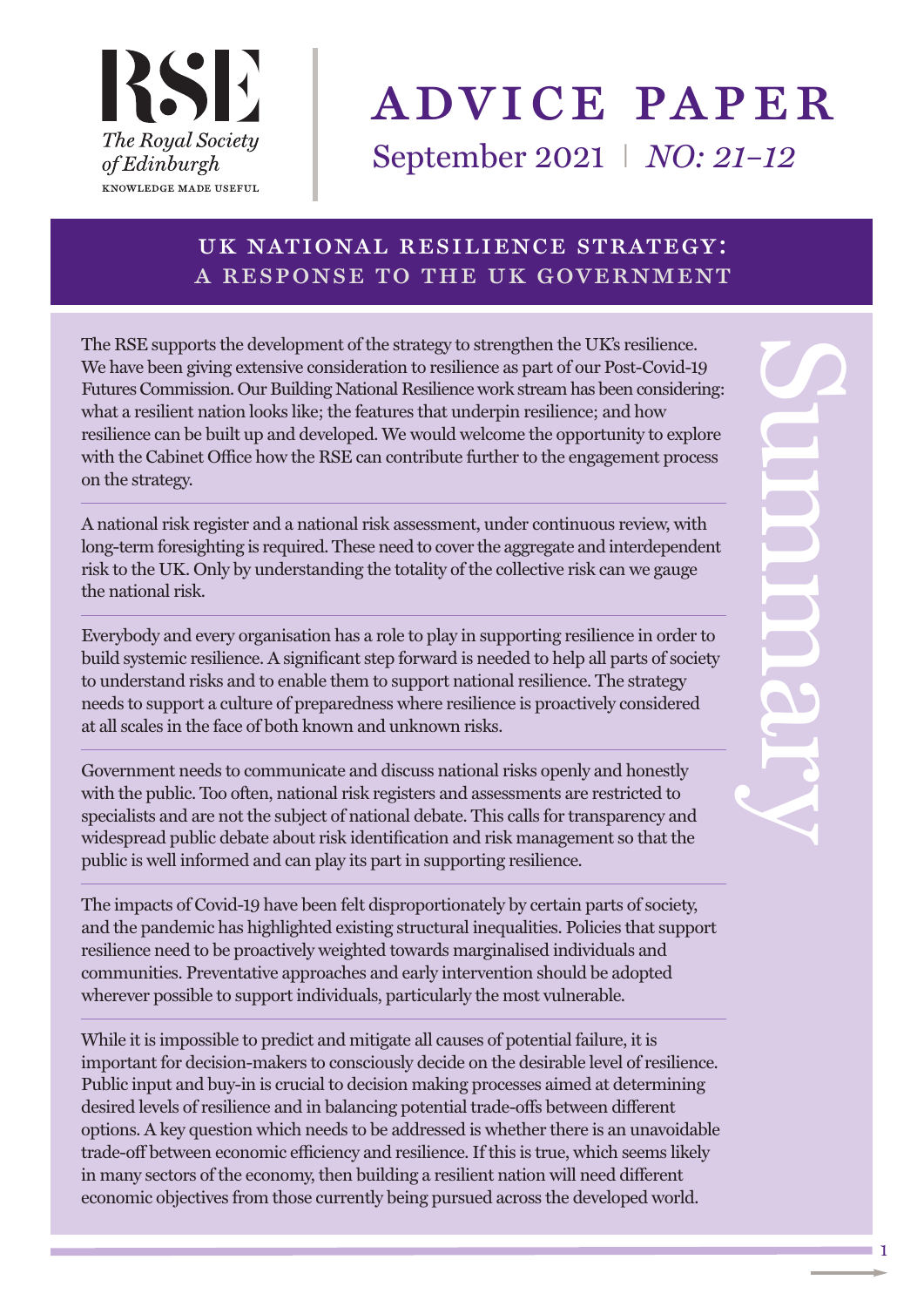Significantly, it is not clear how the Cabinet Office plans to evaluate the effectiveness or assess the success of the strategy. Without embedding within the strategy an approach for measuring resilience, government and others will be unable to assess the effectiveness of the strategy nor be able to modify approaches based on evaluative evidence. The Cabinet Office should consider the creation of a set of key performance measures for assessing progress towards greater resilience.

The call for evidence recognises the importance of partnership working between the UK Government and the Devolved Administrations on resilience. However, the plans are silent on how this is to be operationalised. It is crucial that the Devolved Administrations are involved in the development and implementation of the National Resilience Strategy given the interplay of reserved and devolved responsibilities.

## **Introduction**

- **1** The Royal Society of Edinburgh (RSE), Scotland's National Academy, has been giving extensive consideration to resilience as part of our *Post-Covid-19 Futures Commission*. **1** Our Commission was established last year to support Scotland's recovery from the pandemic. It has stimulated wide-ranging discussion and activity aimed at building a fairer and more resilient society by addressing both immediate challenges and longer-term policy and practice questions. The key learnings from the RSE Commission are due to be launched in October 2021 and we would be pleased to share our findings with the Cabinet Office. We are also planning post-launch activity and we would be pleased to discuss how this could contribute to UK Government developments related to the UK's ongoing recovery from the pandemic.
- **2** This response has been prepared by the RSE's Building National Resilience working group which forms part of Post-Covid-19 Futures Commission. **2** The working group is chaired by Professor Sir Ian Boyd, former Chief Scientific Adviser at the UK Government Department of Environment, Food and Rural Affairs. Our Building National

Resilience working group has been considering: what a resilient nation looks like; the features that underpin resilience; and how resilience can be built up and developed.

- **3** We are pleased to note that in addition to the written call for evidence, the UK Government is conducting wide-ranging engagement with a diverse range of partners and the public. Our Commission has engaged extensively with government and civil society in Scotland, including a diverse range of businesses, public and third sector organisations, community representatives, international partners and individuals. We would welcome the opportunity to explore with the Cabinet Office how the RSE can contribute to the engagement process. As part of this, we would be pleased to discuss the role that RSE can play, drawing upon our multidisciplinary Fellowship and our convening power. This could include, for example, the RSE facilitating discussions on resilience which bring together a range of perspectives.
- **4** We have focused our responses on those questions that relate most closely to the key learnings from our Building National Resilience workstream.

 $\overline{2}$ 

**<sup>1</sup>** RSE Post-Covid-19 Futures Commission https://www.rsecovidcommission.org.uk/

**<sup>2</sup>** Information about the RSE Building National Resilience working group is available at: https://www.rsecovidcommission.org.uk/themes/#building-national-resilience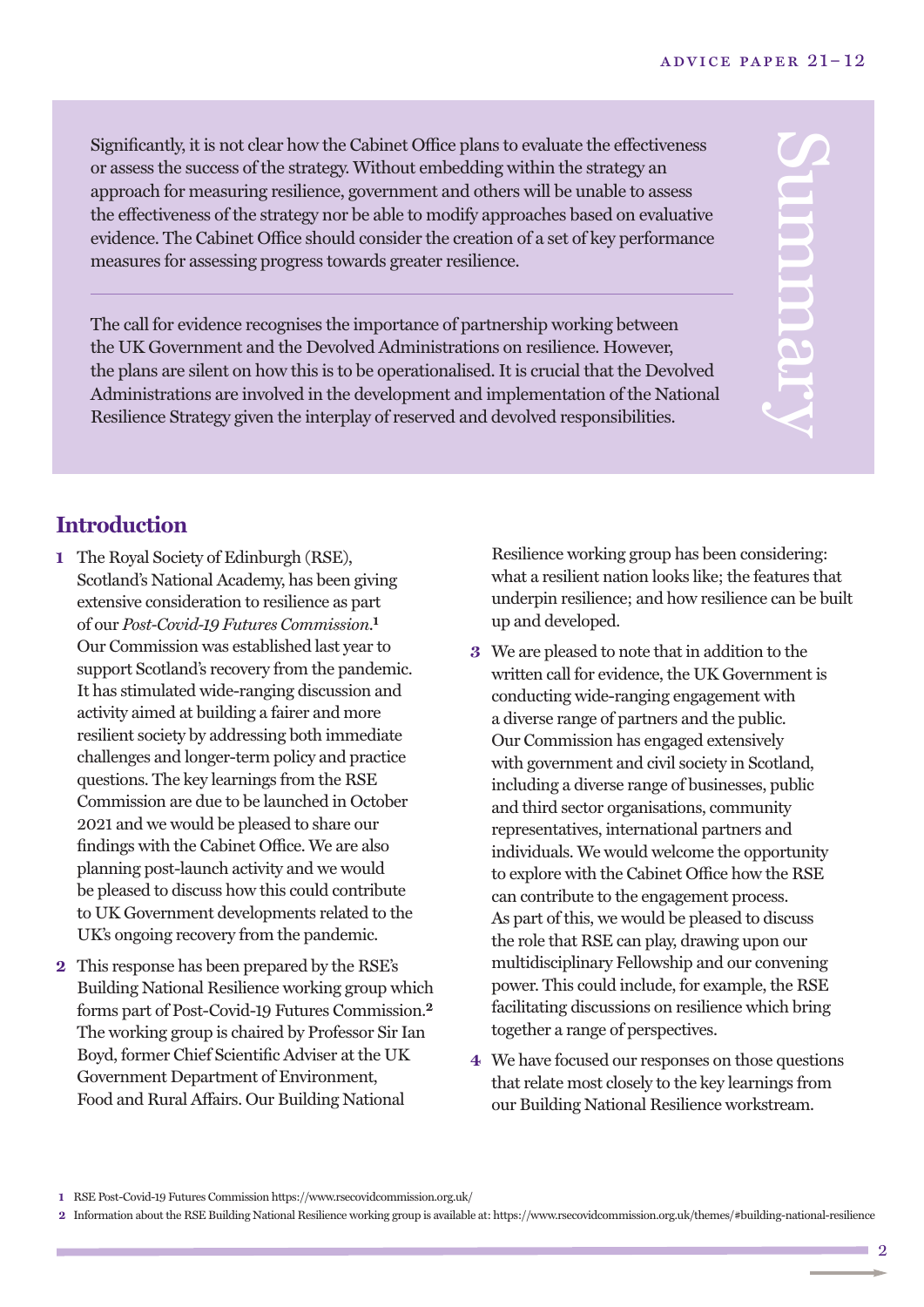### **Vision and Principles**

#### *Do you agree with the proposed vision of the Resilience Strategy? Is there anything you would add, amend, or remove?*

- **5** It is proposed that the National Resilience Strategy will make the UK the most resilient nation. We very much support the development of the strategy to strengthen the UK's resilience, including embedding a more proactive approach to long-term resilience. The consultation acknowledges the interconnected world of which the UK is part. It is therefore crucially important that the UK Government takes into account international developments on resilience, including seeking out opportunities to share learnings and to work in partnership with other nations in building global resilience. This should be a collaborative rather than competitive process. We also need to learn to live with the idea that we can never make ourselves completely safe from disasters. Aiming for complete safety is protectionism and is distinct from resilience which focuses on adaptive change.
- **6** The definition of resilience in the consultation refers to the idea of 'bouncing back', of returning to 'normal', and of picking up where we left off before whatever difficulty or challenge we experienced. However, adaptative management, where we are able to learn from the experience of a system(s) under stress, adapting quickly to reduce adverse impacts, is the key component of resilience. It is therefore not a case of seeking a return to some previous state.
- **7** We welcome the breadth of coverage of the proposed strategy. While it is proposed that the strategy will include all types of risk, it will be crucial that it covers the aggregate and interdependent risk to the UK. It is not enough to consider only risks individually. Only by understanding the totality of the collective risk can we gauge the national risk. In the future we are likely to see increasing interconnectivity in our national and international networks, creating new possibilities for risks that are difficult to predict and challenging to communicate. This demonstrates the importance of resilience planning providing for adaptable and flexible responses to take account of the potential for rapidly escalating circumstances.

**8** The consultation refers to the complementary relationship between the National Resilience Strategy and existing strategies that focus on specific and/or sectoral risks. With a view to mainstreaming planning for resilience across all parts of government, these existing risk strategies will need to undergo periodic review and update so that they align with the UK's overarching resilience strategy which itself will need to be continually reviewed. This is likely to be a significant undertaking for civil servants within the UK Government as well as those within the Devolved Administrations and in local government given the importance of ensuring strategic coordination at all levels of government. It will be important to ensure that resource is made available to support the level of strategic review and coordination required. It will also be critical that strategic developments are communicated to stakeholders outwith government.

#### *Do you agree with the principles laid out for the strategy? Is there anything you would add, amend, or remove?*

**9** The comments we make in response to the previous question are also relevant here. The principles set out align with our own key learnings on resilience which will be published shortly. There is a need to increase understanding of resilience at all scales and across all sectors of society, including government, business, institutions, communities and individuals. This links to the need to develop a culture of preparedness where resilience is proactively considered at all scales in the face of both known and unknown risks. Scenario planning exercises need to be as robust as possible, including testing under conditions where access to major infrastructure (such as telecommunications, energy, road network) is compromised. The strategy should aim to support this culture of robust and proactive preparedness.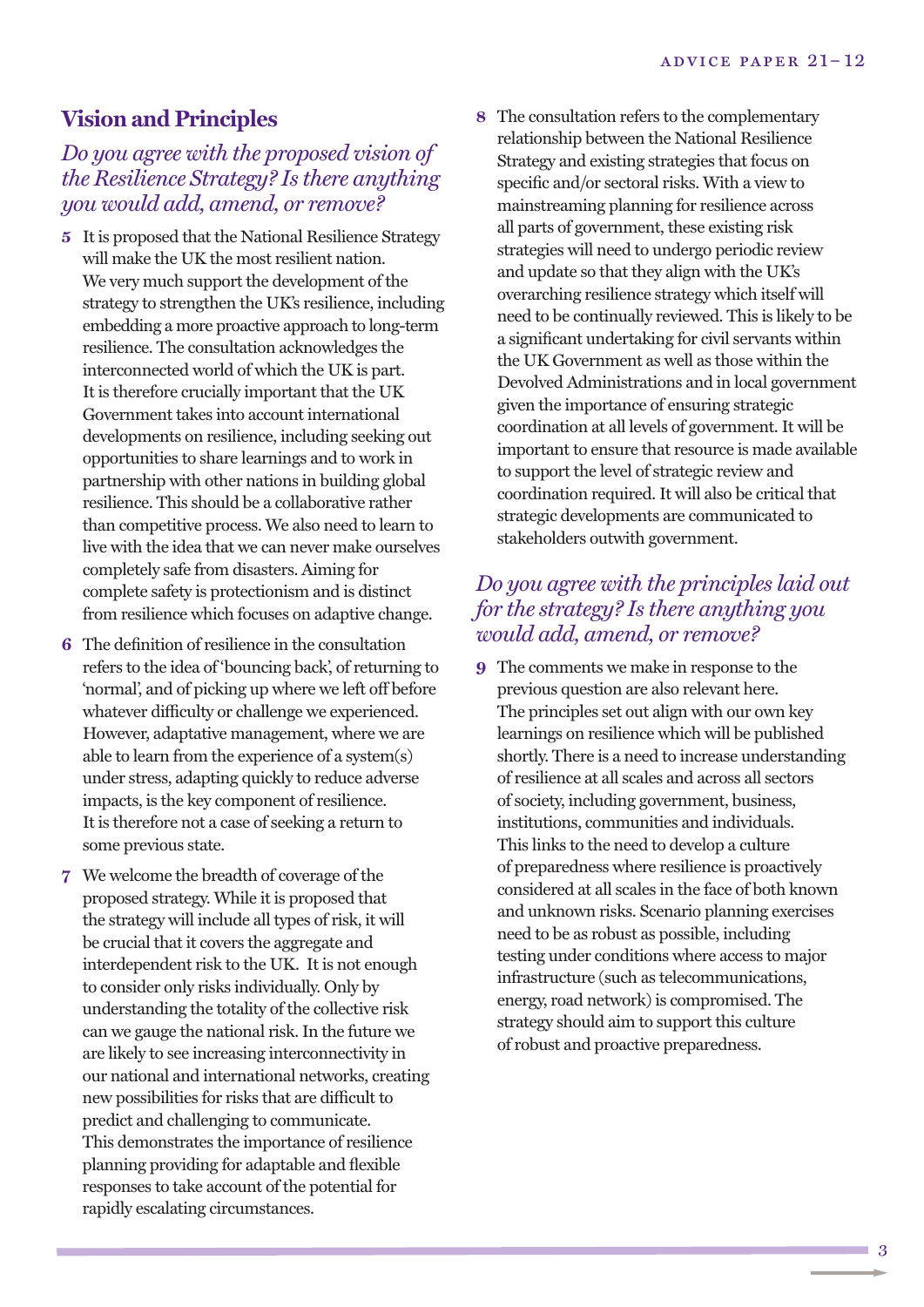- **10** As an interconnected society, everybody and every organisation, has a role to play in supporting resilience in order to build systemic resilience. Government needs to set the overarching framework and conditions to support resilience. This includes putting in place strategies, policies, infrastructure, incentives, regulation and finance so that people and organisations are able to cope with adversity and find solutions to problems. The strategy can play an important role in supporting this approach.
- **11** The consultation document rightly emphasises the need for engagement on risk and resilience with marginalised and vulnerable individuals and communities. The impacts of Covid-19 have been felt disproportionately by certain parts of society, including among different ethnic minority groups and women, and it has highlighted existing structural inequalities. Policies that support resilience need to be proactively weighted towards marginalised sections of the community. Preventative approaches and early intervention should be adopted wherever possible to support individuals, particularly the most vulnerable in our communities.
- **12** A core principle of the proposed strategy is investment to better prevent, mitigate and recover from failure. While it is impossible to predict and mitigate all causes of potential failure, it is important for decision-makers to consciously decide on the desirable level of resilience. The right levels of resilience will vary among different systems and between different system components.
- **13** Related to this, is the need to consider trade-offs between system efficiency and resilience. Efficiency can be defined in many different ways and would cover the rate of flow of goods (e.g. money, food, energy, social agency) through the system relative to the total of those goods stored as capital reserves within the system. Low efficiency systems have low rates of flow relative to the stored capital within the system. "Just-in-time" supply chains are high efficiency systems because they maximise flows over capital reserves. In many of these systems, the market is designed specifically to drive up efficiency through competition and this is apparent within many critical markets, such as energy. These kinds of markets are driven to minimise the price paid by consumers, but they have not necessarily been designed with a policy of resilience in mind, as demonstrated by the current global gas price crisis. If we want resilient systems, we will need to start to measure and trade-off between these different drivers. A key question

which needs to be addressed is whether there is an unavoidable trade-off between economic efficiency and resilience. If this is true, which seems likely in many sectors of the economy, then building a resilient nation will need different economic objectives from those currently being pursued across the developed world.

- **14** The preceding comments underscore the importance of the Cabinet Office engaging with diverse perspectives, including businesses, in the development of the strategy. The RSE Building National Resilience working group has met with a wide variety of businesses. We heard from many business leaders that while they were not prepared for the pandemic, they used the experience to adapt quickly and embrace the opportunity for change, including establishing new business models and product lines. However, this was not without its challenges and businesses highlighted to us the conditions needed to support business resilience, including: access to infrastructure and digital connectivity; access to skilled labour; improved mutual understanding between business and local and regional communities; developing diverse supply and distribution lines; access to government and financial support; the need for enhanced communication and collaboration between business and government; and distributed leadership which increases diversity, inclusivity and creativity in decision making.
- **15** Significantly, it is not clear how the Cabinet Office plans to evaluate the effectiveness or assess the success of the strategy. The Cabinet Office should consider the creation of a set of key performance measures for assessing progress towards greater resilience. While we recognise that measuring resilience is difficult, some specific measures including the status of strategic reserves of critical response equipment or supplies and the awareness of people of the need to plan for resilience, are examples which could be used. Without embedding within the strategy an approach for measuring resilience, government and others will be unable to assess the effectiveness of the strategy nor be able to modify approaches based on evaluative evidence. Efforts need to be made to ensure that key performance measures are robustly and routinely applied in policy, procurement, corporate governance and regulation, and are transparently traded against other potentially in-tension KPIs, such as short-term profit. Moreover, it is important to measure, monitor and respond to "near-misses" because these inform about where systems might be vulnerable.

4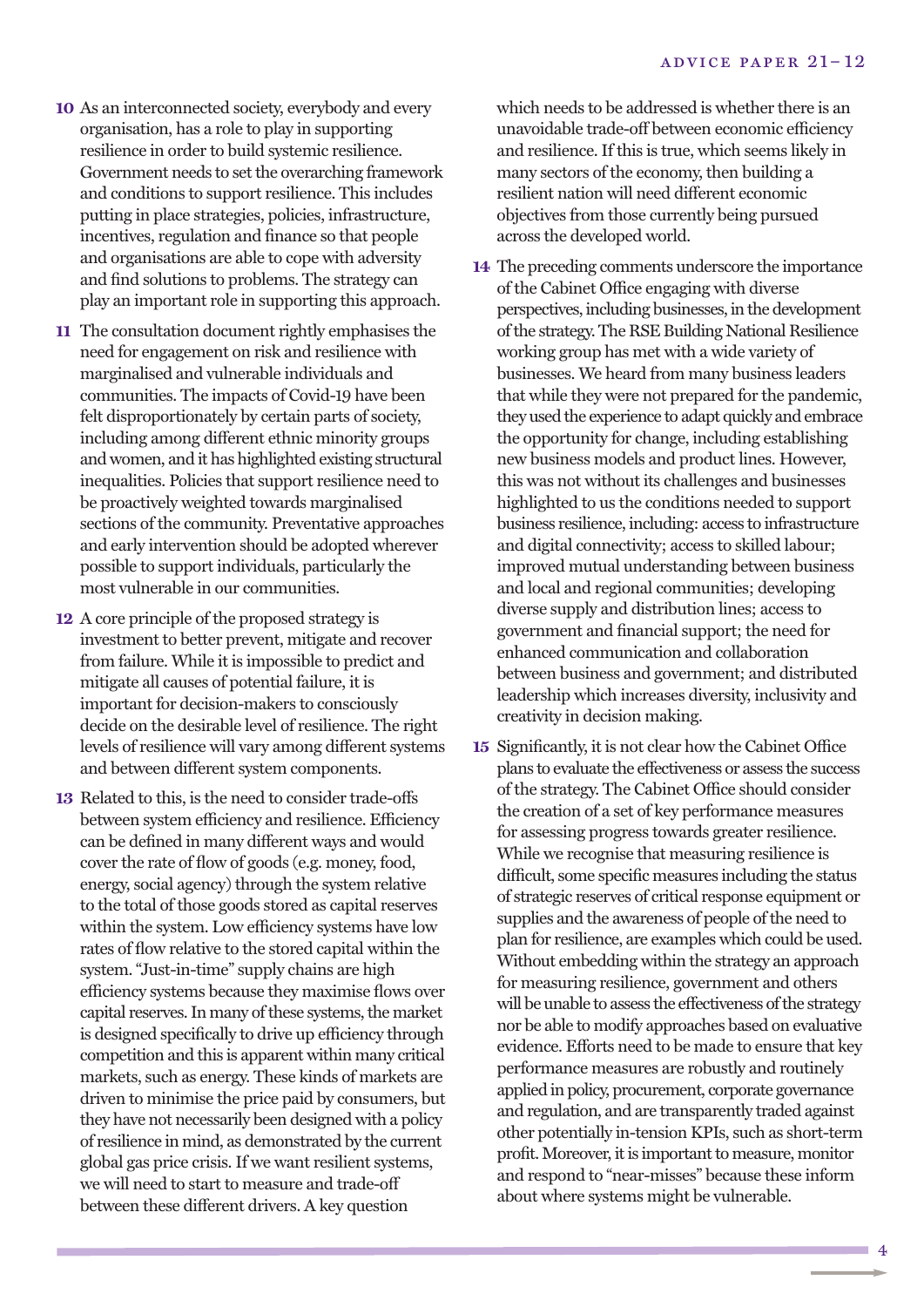#### **Risk and Resilience**

#### *Is there more that the Government can do to assess risk at the national and local levels? If so, what?*

- **16** The UK's National Risk Register (NRR) indicates that there is a high probability of an influenza pandemic occurring. While the World Health Organisation (WHO) had identified novel coronaviruses as a threat, it is notable that the NRR did not explicitly identify the potential threat of coronaviruses. This points to the UK not being well-prepared for a novel coronavirus. As a result, it seems likely that in the early stages of the pandemic, the modelling and preparedness were based on a legacy of influenza experience. This raises serious questions about the UK's approach to risk assessment and preparedness, including whether the NRR should categorise more specifically the range of potential risks. A national risk register and a national risk assessment, under continuous review, with long-term foresighting (that extends beyond the 5-year time horizon of the NRR) is required.
- **17** As we have commented previously, these need to look beyond individual risks and form a view of the aggregate and interdependent risk to the UK. This requires assessments and registers, and system capability, that is able to make connections between risks. National risk registers and assessments also need to inform and be informed by local risk registers and assessments. In this way the strategy can therefore support a more coordinated and systemic approach to assessing risk.
- **18** A key issue will be ensuring that government and others have access to the capacity (infrastructure, facilities and skilled personnel) required to assess, prepare for and mitigate current and future risks. Capacity which is not formally retained in key technical and specialist areas cannot always be scaled-up during emergencies. The Cabinet Office will need to consider the long-term investment and maintenance of appropriate skills capacity and infrastructure to support the strategic vision and principles.

#### *Is there more that the Government can do to communicate about risk and risk appetite with organisations and individuals? If so, what?*

- **19** The moral hazard with the theme of resilience is that it is always somebody else's problem. There is a tendency towards "optimism bias" where events which are far off in the future, which is often the case for low-frequency events even if they are likely to have high impact, are discounted both socially and financially, meaning they attract little investment. The result is low resilience. A significant step forward is needed to help all sectors of society to understand risks and to enable them to support national resilience. The proposed national strategy canplay animportant role inshaping andsupporting a system of awareness, governance, guidance and regulation which effectively shares risk across broad sections of society.This would help to mainstream resilience in a systemic way. Individuals, households, communities, businesses,local government, corporate structures, institutions and government at all levels need to know and understand their responsibilities.
- **20** As part of this leadership and communication role, government needs to communicate and discuss national risks openly and honestly with the public. Too often, national risk registers and assessments are restricted to specialists and are not the subject of national debate. This calls for transparency and widespread public debate about risk identification and risk management so that the public is well informed and can play its part in supporting resilience.
- **21** There is a need to develop an inclusive, collaborative and trusting approach to decision making on resilience. Public input and buy-in is crucial to decision making processes aimed at determining desired levels of resilience and in balancing potential trade-offs between different options.While existing models, including Citizen Assemblies, can be adopted and sustained to help secure input from diverse voices on risk and resilience, this should not detract from the need for government to engage with the public atlarge on matters of national importance. Careful consideration will need to be given to processes of public engagement, including approaches that will need to be tailored to reach different audiences. Through the RSE's Post-Covid-19 Futures Commission we have sought to engage a wide range of perspectives on Scotland's long-term recovery from the pandemic and we would be pleased to discuss further with the Cabinet Office our experiences and key learnings.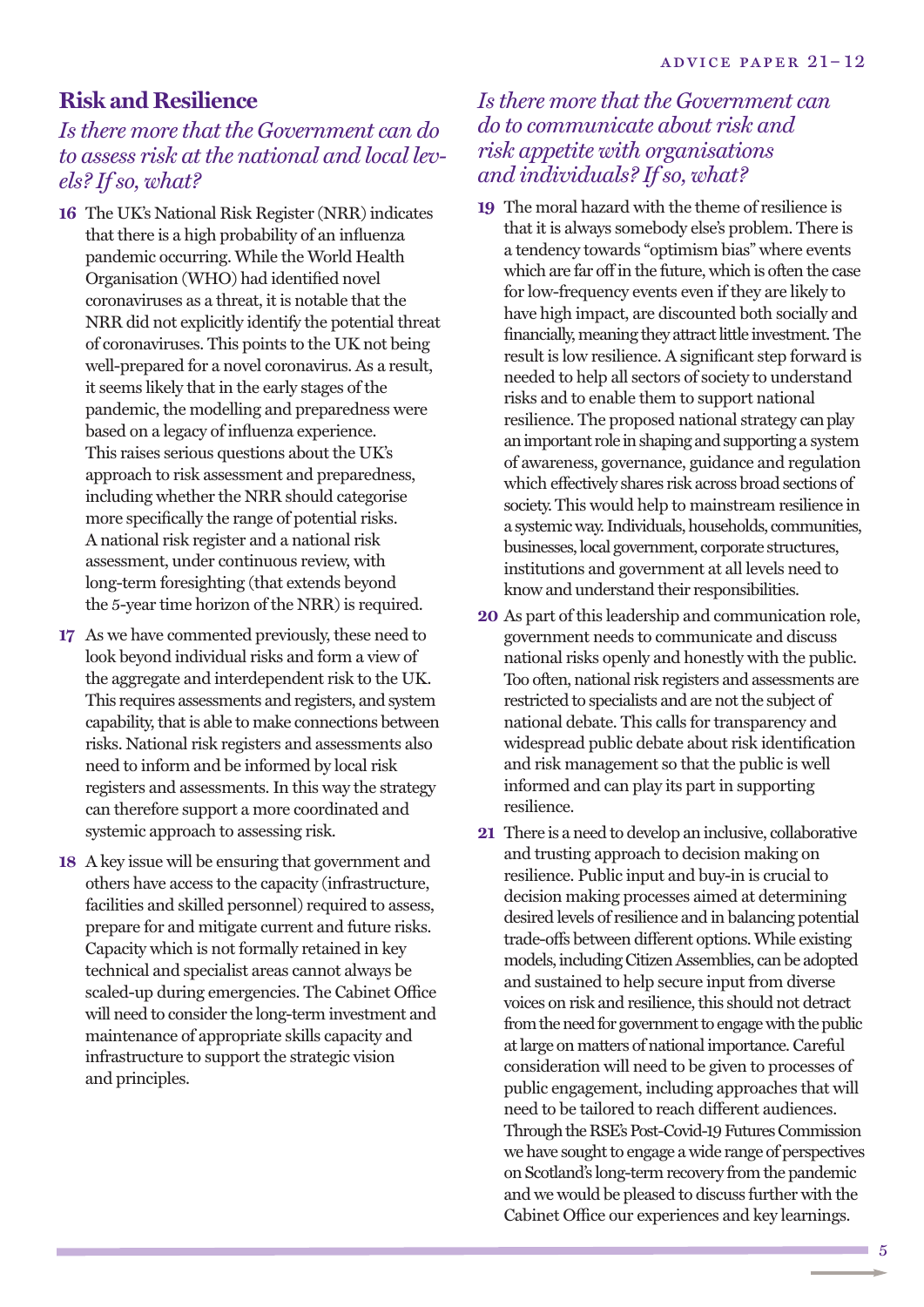#### **Responsibilities and Accountability**

*Do you think that the current division of resilience responsibilities between Central Government, the Devolved Administrations, local government and local responders is correct? If not, why?*

- **22** While everyone and everybody has a role to play in building national resilience, the roles of UK and Devolved Governments are key in setting the strategic direction and using the range of policy levers at their disposal, including fiscal, subsidy and regulation to support the objective of resilience.
- **23** The call for evidence recognises the importance of partnership working between the UK Government and the Devolved Administrations on resilience. However, the plans are silent on how this is to be operationalised. For example, will inter-government engagement on resilience be undertaken through existing intergovernmental channels? Experience shows that these have not worked as well as they might, suggesting that other ways of facilitating constructive and productive relationships on resilience will need to be found. **3**
- **24** It is crucial that the Devolved Administrations are involved in the development and implementation of the National Resilience Strategy given the interplay of reserved and devolved responsibilities. We are aware from our discussions with Scottish Government that they have been carefully considering risk and resilience with work ongoing. There are therefore opportunities to share learnings across the different levels of government with a view to informing the National Resilience Strategy, ensuring that it takes account of the priorities and needs of the different nations and regions of the UK, and to ensure strategic alignment.
- **25** Both the UK and Scottish Governments have committed to conduct independent inquiries into, respectively, the UK and Scotland's handling of the Covid-19 pandemic. It will be important that there be a level of connection between these two inquiries given the intergovernmental relations involved in guiding the UK and Scotland's

responses to the pandemic. Ensuring connections between the two inquiries and the lessons learned will also be important to strengthening resilience at both the Scottish and UK levels.

- **26** A key issue is the need to make connections across all levels of government. The preceding points have focussed on the role of national governments. However, it is crucial that local government has the resource and capability to build resilience, including among those communities and individuals most in need of support. It continues to be the case in Scotland that reductions in local government funding are still larger than in other areas of the Scottish Government budget. **4** This has the potential to constrain the ability of local government to support the resilience of local communities.
- **27** The multidisciplinary national academies in the devolved nations, including the RSE, can help make connections between the UK Government and Devolved Administrations, as well as facilitating the provision of wide-ranging expertise and practitioner experience, including that drawn from communities and grass-roots organisations.

#### *How can the UK Central Government, DAs, local and regional forms of government and local responders better collaborate on resilience?*

**28** The consultation refers to the Cabinet Office having committed to consider strengthening the role of Local Resilience Forums (LRFs). However, LRFs operate only in England and Wales. The consultation provides very little detail as to how structures and fora operating in the different nations of the UK, including Scotland's Regional Resilience Partnerships, can be better coordinated to strengthen national resilience. This links to our response to the previous question where we refer to the need for, and importance of, sustained intergovernmental engagement on resilience.

See, for example, the RSE Advice Paper on the Future Governance of the UK (May 2021) https://www.rse.org.uk/wp-content/uploads/2021/05/Future-Governance-of-UK-AP21-05.pdf

Local Government in Scotland Financial overview 2019/20; Audit Scotland; January 2021 https://www.audit-scotland.gov.uk/uploads/docs/report/2021/nr\_210126\_local\_government\_finance.pdf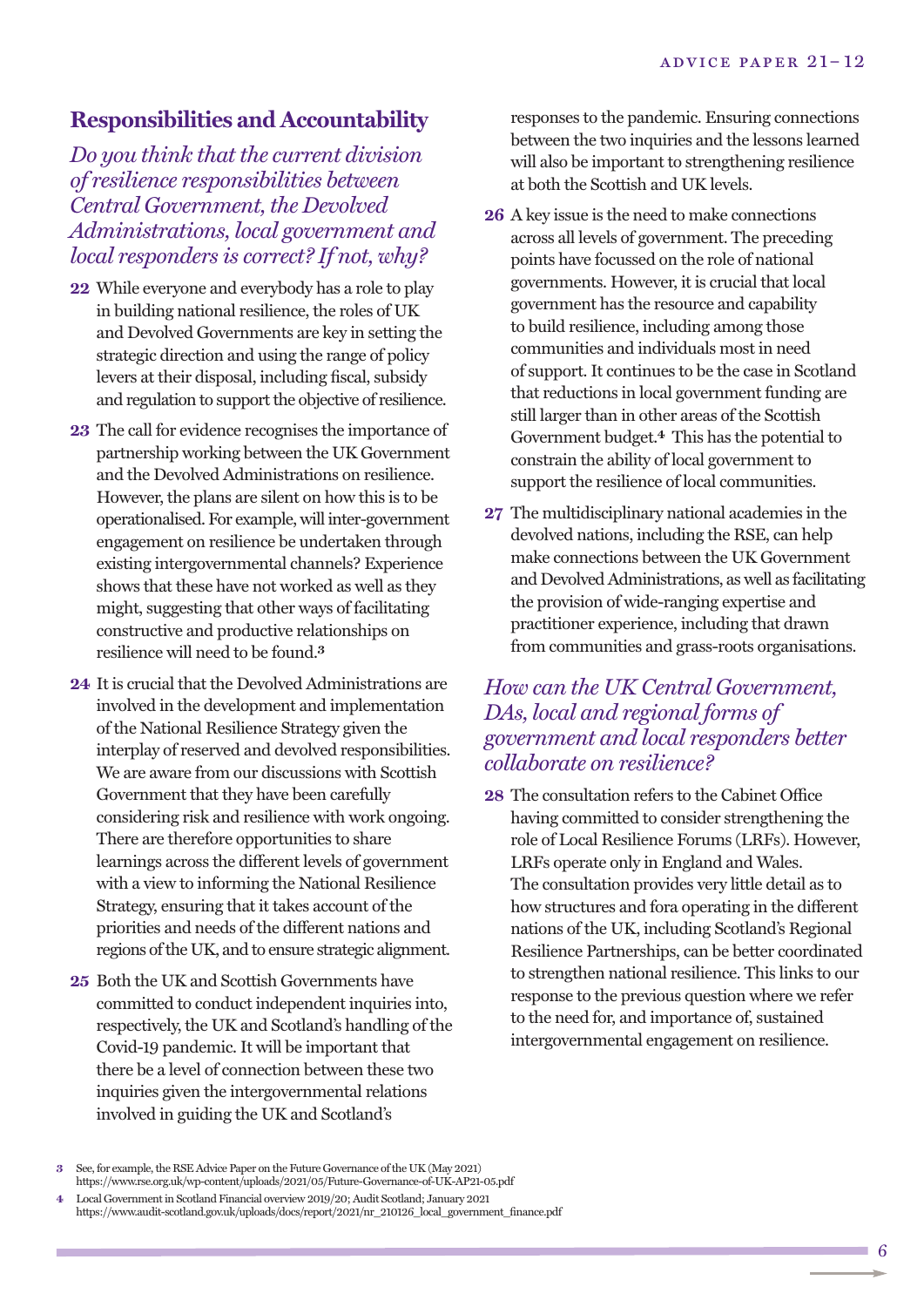- **29** There are also questions relating to how governments within the UK, on a sustained basis, tap into the wide body of expertise on risk and resilience that exists both within and outwith government departments and formal structures.
- **30** Given the range of national, regional and local organisations and groupings with resilience-related responsibilities, it is important that there should be a clear framework of roles and responsibilities among the different groupings to ensure effective coordination, communication and action. Otherwise, there is a risk of duplication of effort, inefficient use of resources and of parts of the system not receiving the support they need.
- **31** Audit Scotland has highlighted the way in which many communities and individuals stepped in to provide much needed local services during the pandemic. Through our Post-Covid-19 Futures Commission we have heard first-hand the contribution that community groups and representatives make to supporting resilience in their local communities, including the way in which they can help ensure that more marginalised voices are heard. However, their contribution can often be overlooked and/or taken for granted, and it is important that they are viewed as key partners in strengthening resilience.

#### **Resilience in an InterconnectedWorld**

#### *Are there any approaches taken by other countries to resilience that you think the UK could learn from?*

**32** The global Covid-19 pandemic has highlighted low levels of resilience in nations across the world. The Covid-19 pandemic was a predictable event, even if the timing and exact nature of the event could not be foreseen. It would therefore be very beneficial for countries to share their experiences and lessons learned from the pandemic. In an interconnected and interdependent world, partnership working among countries will be key,

particularly as countries will be dealing with issues that will have global impact, including climate change, future pandemics, cyber-attacks and terrorism, among others. It is therefore important that the UK's National Resilience Strategy is nested within an international approach to strengthening resilience. The UK currently collaborates in a wide range of international networks related to resilience. This includes protocols being in place to guide the UK's Civil Contingencies Secretariat in working with international partners in planning and responding to civil emergencies. The development of the strategy therefore presents an opportunity to strengthen UK collaboration with international partners on resilience, including on the sharing of information and experiences between countries, and to support the UK and international response to risk planning and mitigation.

- **33** There is an opportunity to learn from other nations in relation to how they have sought to embed resilience in to the national psyche. In New Zealand, for example, natural disasters, especially those caused by earthquakes, are a way of life. There, the government actively warns people to be aware and be prepared. Much of the success of New Zealand's national response to Covid-19 may be down to its experience of planning for general disasters, its scale, geographical isolation and mainstreaming of the concept of resilience to the extent that it flows through from the level of households to national institutions.
- **34** The UK's National Academies are well-placed to harness international expertise through their relationships with sister academies across the world.